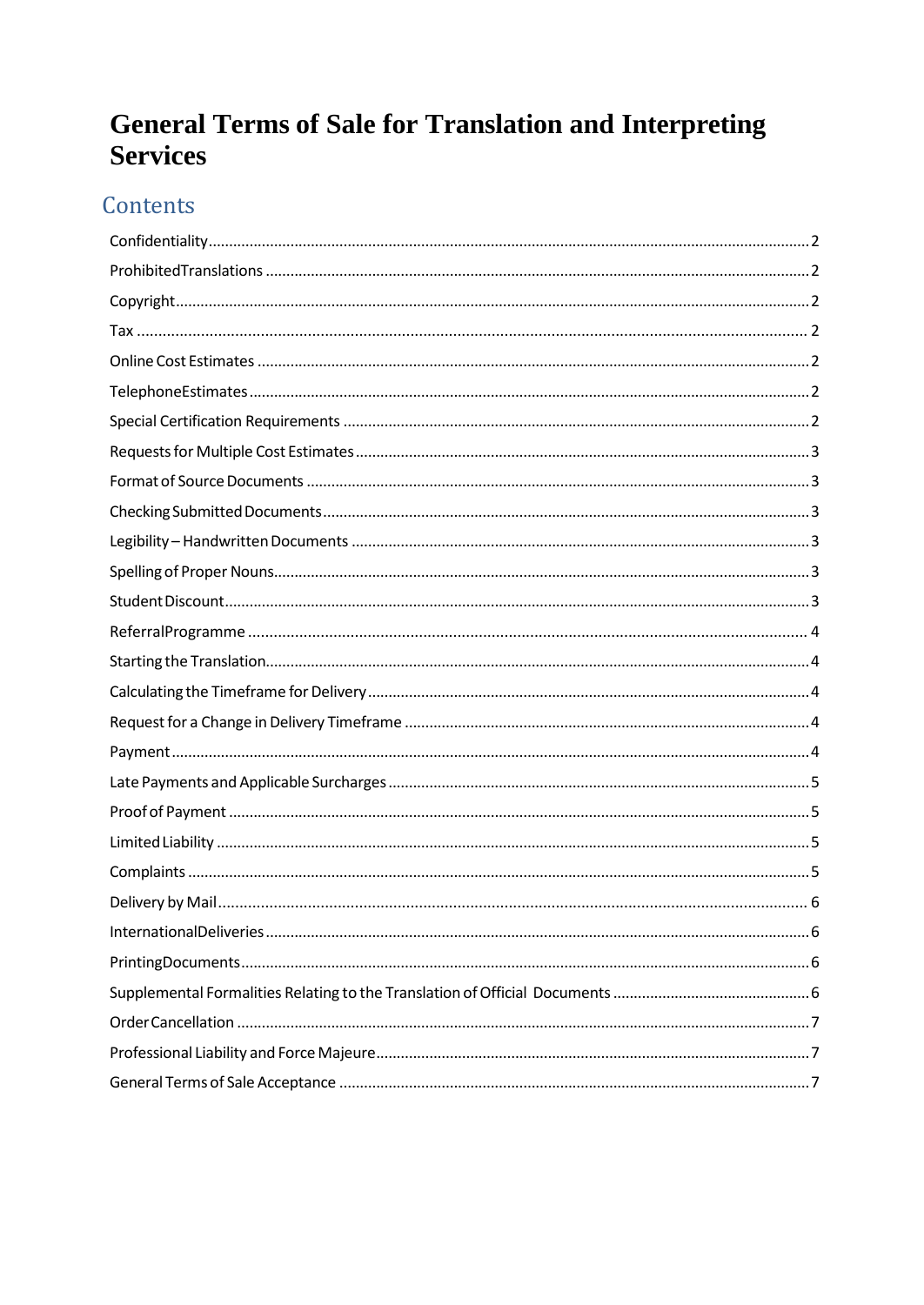# <span id="page-1-0"></span>Confidentiality:

All documents sent to 001 Translation will remain strictly confidential.

#### <span id="page-1-1"></span>Prohibited Translations:

001 Translation will not translate any document that is inconsistent with the law or that could be considered pornographic or racist in any way.

## <span id="page-1-2"></span>Copyright:

The copyright of all completed translations will automatically become the property of 001 Translation Agency unless otherwise stated in the cost estimate.

#### <span id="page-1-3"></span>Tax:

Tax at the applicable rate will be charged on all indicated rates and will be mentioned upon payment.

Customers must provide truthful and accurate information regarding their domicile. 001 Translation will not be held liable for inaccurate information provided by customers.

# <span id="page-1-4"></span>OnlineCostEstimates:

Automatically generated cost estimates on our website are provided for guidance purposes only. All final cost estimates must be confirmed in writing in advance of payment by a 001 Translation adviser. Cost estimates are subject to change.

## <span id="page-1-5"></span>Telephone Estimates:

Estimates provided over the telephone are intended for final cost approximations purposes only. 001 Translation cannot quote exact rates without first seeing all relevant documentation.

Rates are based on a number of criteria including language combinations, level of linguistic and/or technical difficulties, document layout and formatting, existing company workload, timeframes, and special Translators' membership or embassies' certification and/or notary or apostille certification requirements.

All instructions given to 001 Translation telephone advisors will only be considered valid if they are subsequently confirmed in writing.

## <span id="page-1-6"></span>SpecialCertificationRequirements:

It is the customer's entire and sole responsibility to inform 001 Translation before accepting 001 Translation's quotation if he/she requires specific translator's accreditations and/or additional services such as notarization, apostille, legalization, Foreign and Commonwealth Office accreditation or Home Office accreditation or any specific translator's Embassy's accreditation.

Should the customer fail to inform 001 Translation about any special certification requirements and should he pay for a standard certified Translation, the translation may not be valid and 001 Translation will not be liable for any damage or loss incurred to the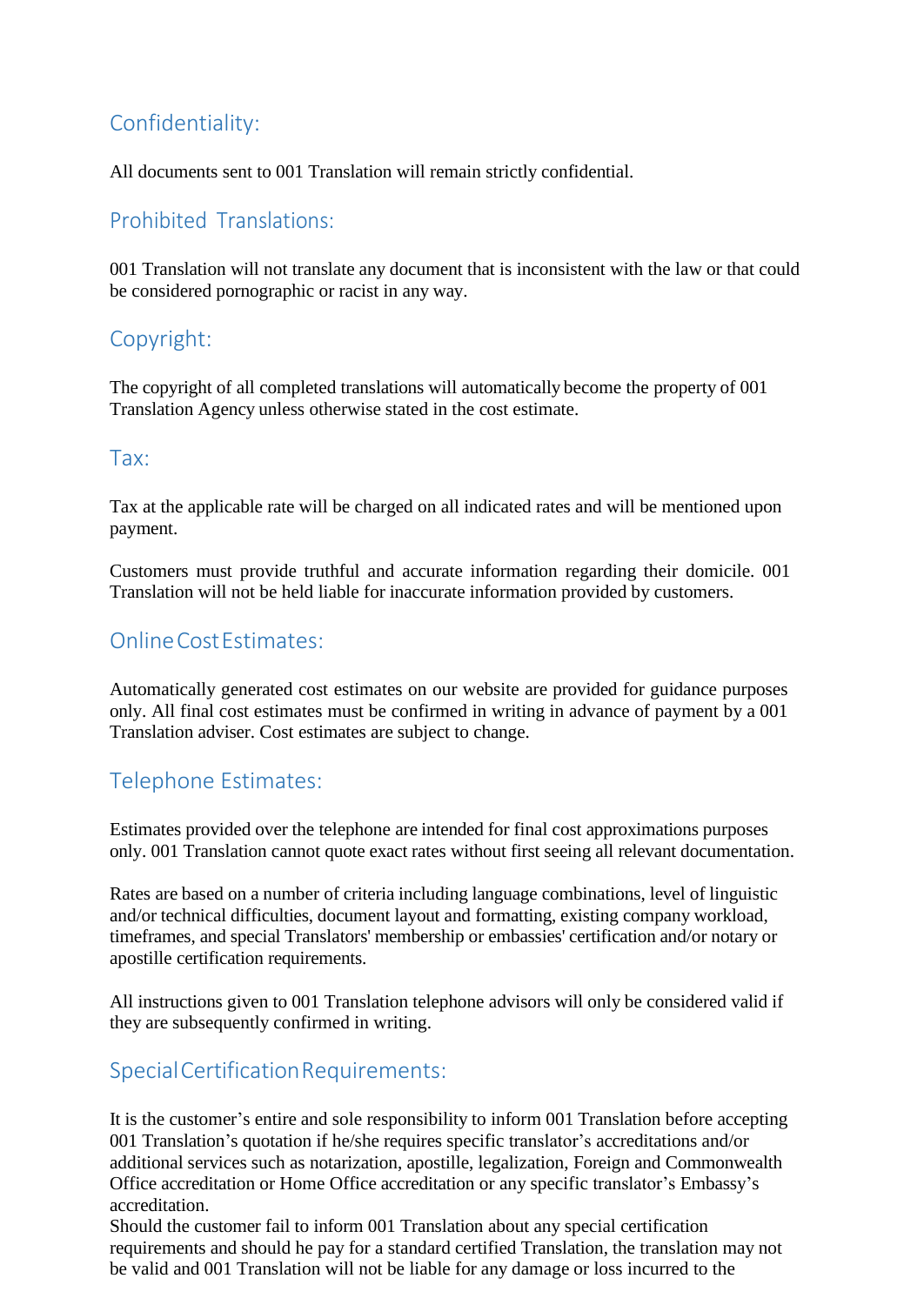customer.

#### <span id="page-2-0"></span>Checking Submitted Documents**:**

The customer is responsible for the content of all documents submitted to 001 Translation.

The customer must ensure that only correct and relevant documents with no duplicates are submitted to 001 Translation.

As there is a possibility that documents containing instructions could be translated and invoiced by mistake, it is exclusively the customer's responsibility to indicate the positioning and nature of any instructions within the submitted documentation as clearly as possible. In the event of an error by the customer in this regard, there will be no refund.

#### <span id="page-2-1"></span>Legibility–HandwrittenDocuments:

In order to guarantee the best possible service, all documents submitted by the customer are required to be legible and to contain no handwritten corrections. 001 Translation will not be held responsible for errors in translating handwritten text. To avoid any doubt, customers are required to check the translation of handwritten texts before these are certified and delivered.

## <span id="page-2-2"></span>Spelling of Proper Nouns:

It is the customer's responsibility to provide Latin character spelling transcriptions for all proper nouns originally written in an alphabet other than the Latin alphabet. 001 Translation will not be held liable if the customer does not provide the correct spelling of proper nouns.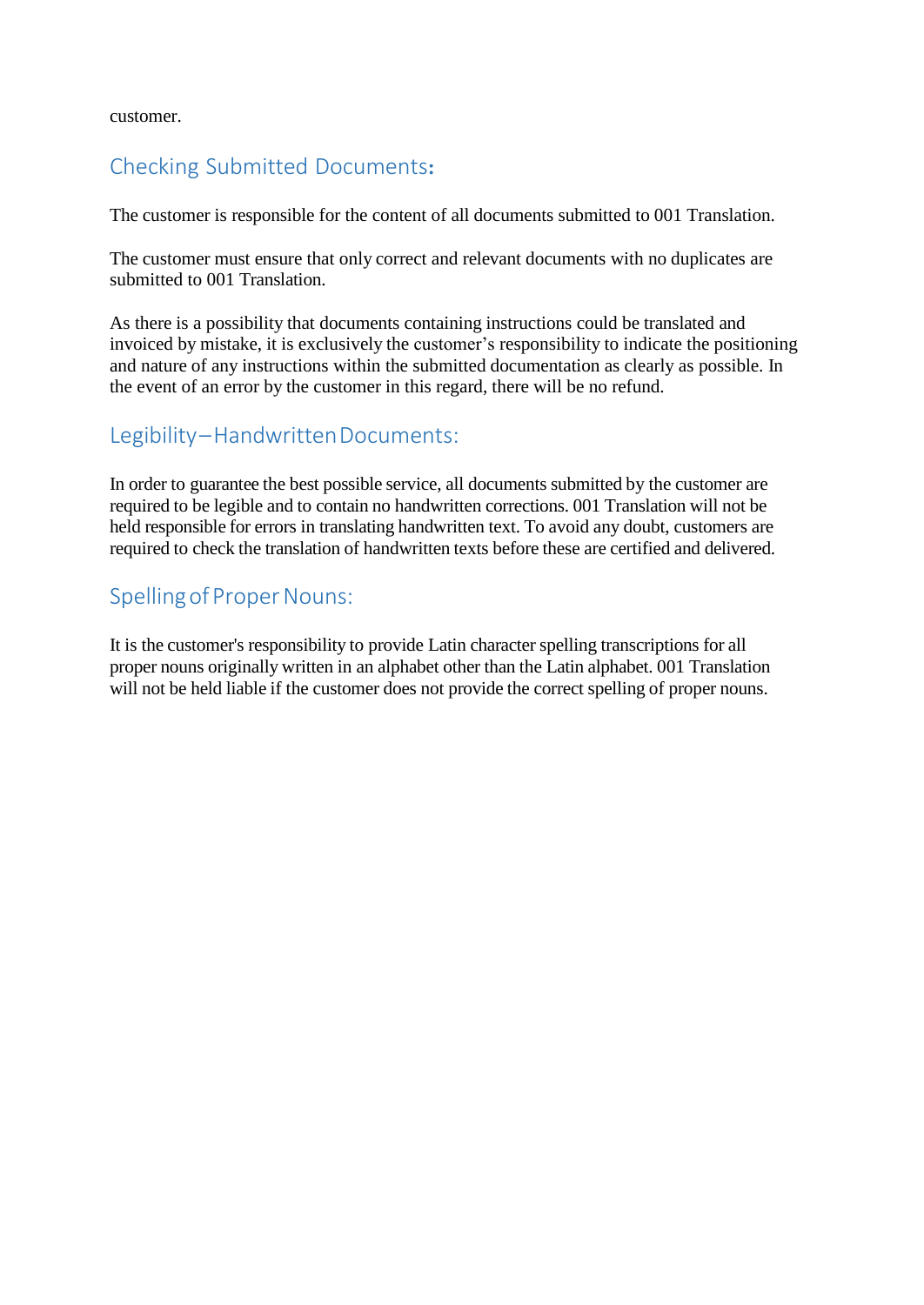## <span id="page-3-0"></span>StartingtheTranslation:

Translation will only begin upon receipt of payment.

In order to guarantee prompt processing, all orders must be placed between 8 a.m. and 5 p.m. UK local time, Monday to Thursday, and before 12 p.m. UK local time on Friday. Any payment received beyond these hours will delay translation processing until the following business day.

001 Translation is closed on weekends and bank holidays.

## <span id="page-3-1"></span>Calculating the Timeframe for Delivery:

Unless otherwise agreed upon in advance, the timeframe for translation delivery is calculated from the moment that 001 Translation receives proof of payment within the business hours given above.

## <span id="page-3-2"></span>Request for a Change in Delivery Timeframe:

Once an order is placed, no change may be made to the delivery timeframe agreed upon and the order cannot be cancelled.

#### <span id="page-3-3"></span>Payment:

Unless otherwise agreed upon, all orders totalling less than £1,000 before Tax will be subject to immediate payment of the full amount shown on the invoice before commencement of the translation process.

Unless otherwise agreed upon, all translation orders totalling more than £1,000 before Tax will require a 50% deposit of the full amount shown on the invoice before commencement of the translation process. The outstanding balance is due one week after translation process completion. If a customer fails to pay the deposit, 001 Translation will be released from all liability relating to the translation or interpreting request.

For all rush processing translation orders, the full amount must be paid in advance irrespective of the cost before Tax.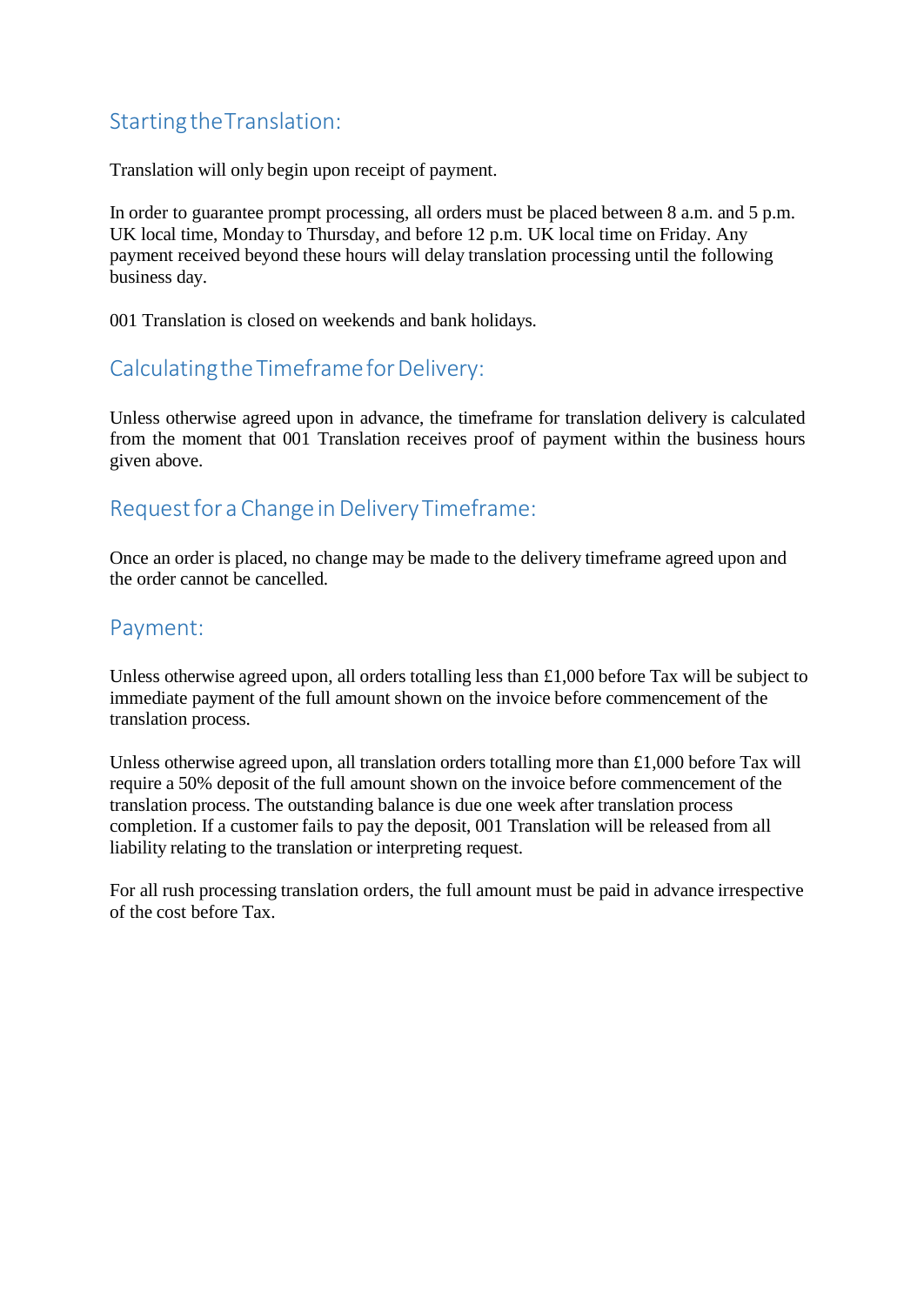## <span id="page-4-0"></span>Late Payments and Applicable Surcharges:

5% surcharge per calendar month will be charged should the customer fail to pay the amount left to be paid.

#### <span id="page-4-1"></span>Proof of Payment:

The customer will be expected to provide proof of payment by bank transfer or direct deposit to the 001 Translation bank account. Translation work will begin immediately upon presentation of proof of payment. Failure to provide proof of payment will delay the start of the translation process.

#### <span id="page-4-2"></span>Limited Liability:

001 Translation's liability is limited to the amount shown on the invoice. The customer waives the right to seek damages arising from any losses suffered in all cases.

Any request for highly technical translations presupposes the customer's availability and cooperation in providing terminological and lexical explanations. Any specific terminological preferences must be specified before commencement of the translation process.

#### <span id="page-4-3"></span>Complaints:

No complaints pertaining to the quality of the delivered translation will be accepted unless lodged by registered mail within seven calendar days following delivery. Full payment of the invoice or the remaining balance will not be withheld by the customer under any circumstances.

In all instances, 001 Translation advocates amicable negotiation and deems that the services rendered to customers should be understood in a spirit of partnership. Consequently, in the event of a quality related complaint, customers must provide unambiguous evidence of any grievance. 001 Translation will then proceed to verify and correct the original translation at no cost. Complaints regarding stylistic nuances or lexical connotation will not be honoured. All complaints will be deemed groundless if the writing quality of the source text prevents proper understanding of the original source material by the translator. Complaints will be deemed groundless if the original text is incomprehensible.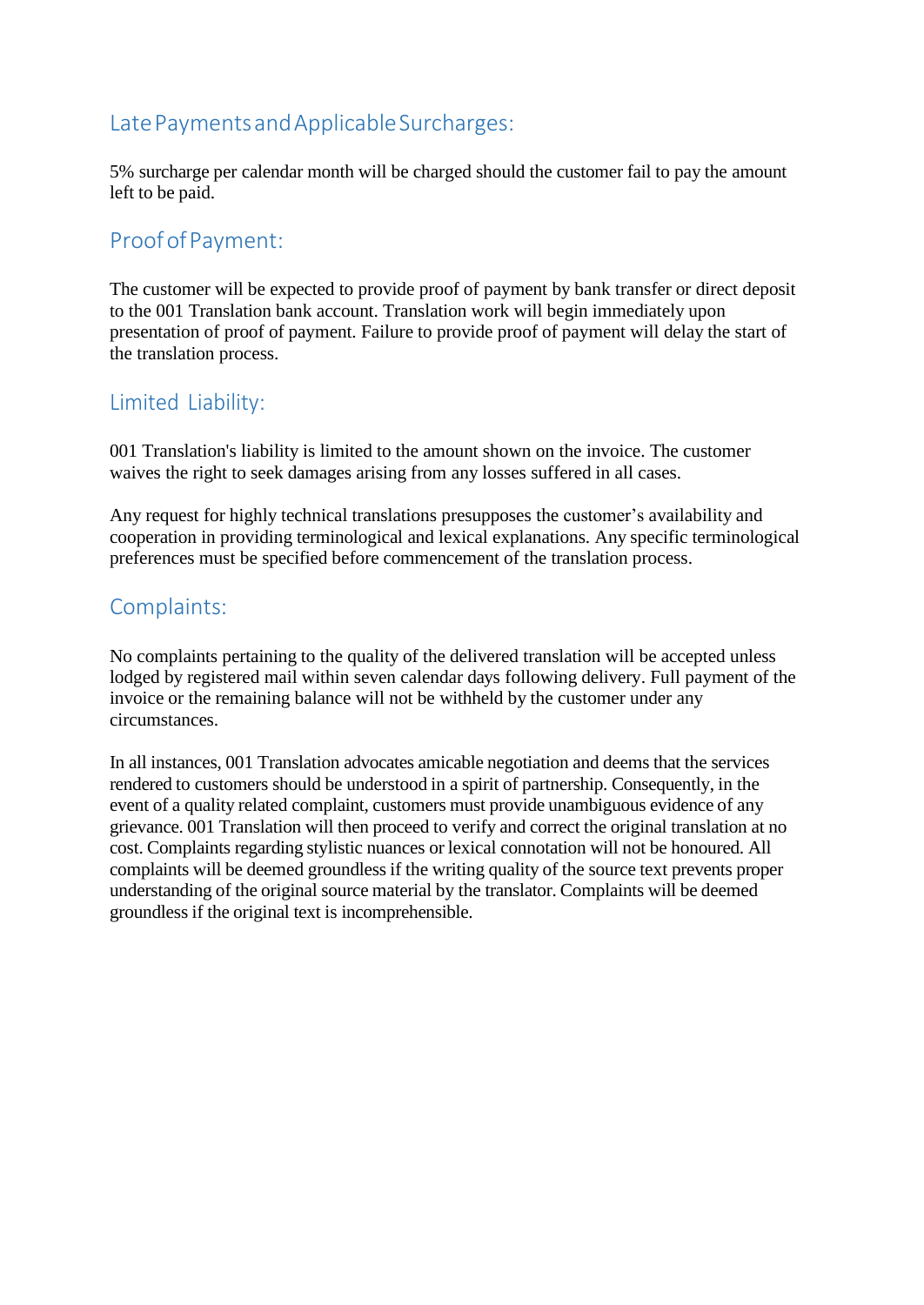## <span id="page-5-0"></span>Delivery by Mail:

001 Translation will not be liable for delivery if the customer provides a non-existent, unidentifiable, erroneous or incomplete postal address.

001 Translation will not be held liable for the following: mail tracking problems for which the postal service is responsible, returned mail due to an unidentifiable mailbox, mail which remains unclaimed after a notice has been left by a postal delivery agent.

001 Translation will not resend mail returned by the postal service unless specifically requested to do so by the customer. All requests for re-mailing will be subject to an administrative minimum charge of £10 plus the additional cost of postage.

If a customer would like the translation to be delivered using an express courier service, it is his/her responsibility to provide the physical address and telephone number of the recipient. 001 Translation will not accept any responsibility for failed delivery if the customer does not provide all necessary and relevant information in advance.

#### <span id="page-5-1"></span>International Deliveries:

001 Translation's postal and express courier service delivery rates are for national deliveries only. Requests to send translations internationally must be submitted in advance so that a special cost estimate can be prepared.

#### <span id="page-5-2"></span>Printing Documents:

001 Translation will not be held liable for any problems relating to the printing of translated documents that have been delivered by e-mail.

# <span id="page-5-3"></span>Supplemental FormalitiesRelatingto the TranslationofOfficial Documents:

001 Translation undertakes to start the translation process as soon as proof of customer payment is received during the hours specified in the cost estimate and excluding weekends and bank holidays. Although the translation itself will be completed within the timeframe agreed upon in the cost estimate, any additional time required by third parties (solicitors, public notaries, government agencies, the postal service, etc.) is not the responsibility of 001 Translation.

001 Translation is unable to formally guarantee a date for securing notary/apostille certification or the length of administrative processing by the authorities concerned.

For peace of mind, the customer should check with other translation agencies and translators regarding their ability to complete specific requests within shorter timeframes.